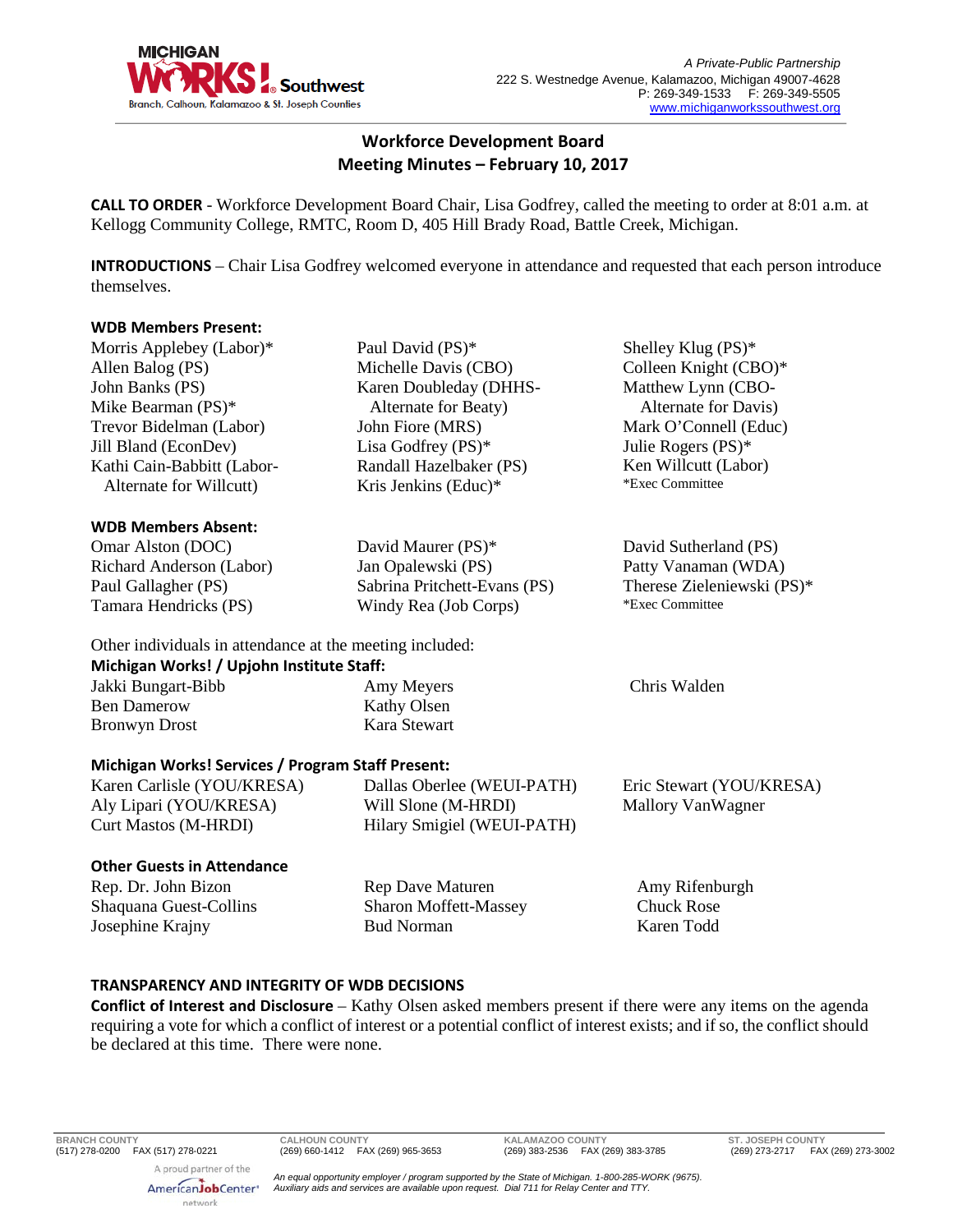### **APPROVAL OF MINUTES (Exhibit A)**

**Motion made by Mike Bearman and supported by Morris Applebey to approve the Workforce Development Board Executive Committee meeting minutes of January 13, 2017. Motion carried.** 

**CITIZENS' TIME**

No comments.

#### **COMMITTEE REPORTS**

**Monitoring and Evaluation Committee** – No report.

### **Veterans Committee** – No report.

**Disability Awareness Resource Team (DART) (Exhibit B)** – John Fiore reported the November 1, 2016 DART Committee meeting minutes (Exhibit B) were included in the agenda packet. DART has three Workgroups. The Curriculum Workgroup continues to explore curriculums and evaluate options of what is currently available for disability training that will best fit local needs and to determine if training for any specific areas would need to be developed. The Curriculum Workgroup will also take into consideration the needs for both the initial training of all staff and for providing quality, time/cost efficient training to new staff. The Collaboration Workgroup continues to work on a Partner Matrix with the intent for it to be used as a resource that will help staff from each organization facilitate collaboration; and as a resource for local staff, businesses, and other community organizations. The Emerging Issues Workgroup focuses on maintaining consistent efforts to stay current on legislative issues. For example, some possible Medicaid changes could jeopardize the employment of individuals with disabilities by eliminating funding for supports that are required for them to maintain employment.

**Talent District Career Council (TDCC)** – Kris Jenkins reported the Talent District Career Council (TDCC) met yesterday. Karen Carlisle and Lisa Smith gave a presentation on the Workforce Innovation and Opportunity Act (WIOA) regional core partners leadership team and projects that the team is working on. The TDCC agenda also included updates on the work of the Regional Prosperity Initiative (RPI), the two Workforce Development Boards within Region 8 (Michigan Works! Southwest and Kinexus), community colleges, employers and secondary schools. The meeting concluded with a presentation on Jobs for Michigan's Graduates (JMGs). Ms. Jenkins also reported on her recent trip to Washington D. C. with Terri Tchorzynski, a school counselor from Calhoun County. Terri Tchorzynski was chosen by the Association of School Counselors as the 2017 National School Counselor of the Year. While in D.C., they attended the National Press Conference at the Swiss Embassy and both had the opportunity to speak and participate in a panel discussion on apprenticeships. As a result of this recognition, Ms. Tchorzynski has received many invitations from around the country to speak.

#### **NEW BUSINESS**

**WDB Plans (Exhibits C1 & C2)** – Amy Meyers requested Board review and approval for two workforce development plans. She reported the *Trade Adjustment Assistance (TAA) Program Plan & Merit Based Staffing Certification for Fiscal Year 2017* (Exhibit C1) is a nonfinancial policy issuance that provides guidance to local areas regarding the development and submission of a local TAA plan in compliance with the requirements of TAA regulations and directives including the submission of Merit Staffing Certification. To provide some background, she reported TAA is a federal program that assists U.S. workers who have lost their jobs as a result of foreign trade and although this policy is nonfinancial, Talent Investment Agency Policy Issuance 16-18, titled Trade Adjustment Assistance Fiscal Year 2017 Allocations, dated October 17, 2016 allocated Michigan Works! Southwest \$394,605 to offer TAA services. The TAA plan narrative required for submission describes the services and activities that will be provided to adversely affected workers during FY 2017 in the Michigan Works! Southwest four-county area. This policy also requires that all service provider staff funded by TAA must be meritstaffed employees of eligible organizations. Eligible organizations include a unit of the State of Michigan, a local unit of government, special purpose unit of government, school district, intermediate school district, public community college, or public university that follow a merit system of personnel administration.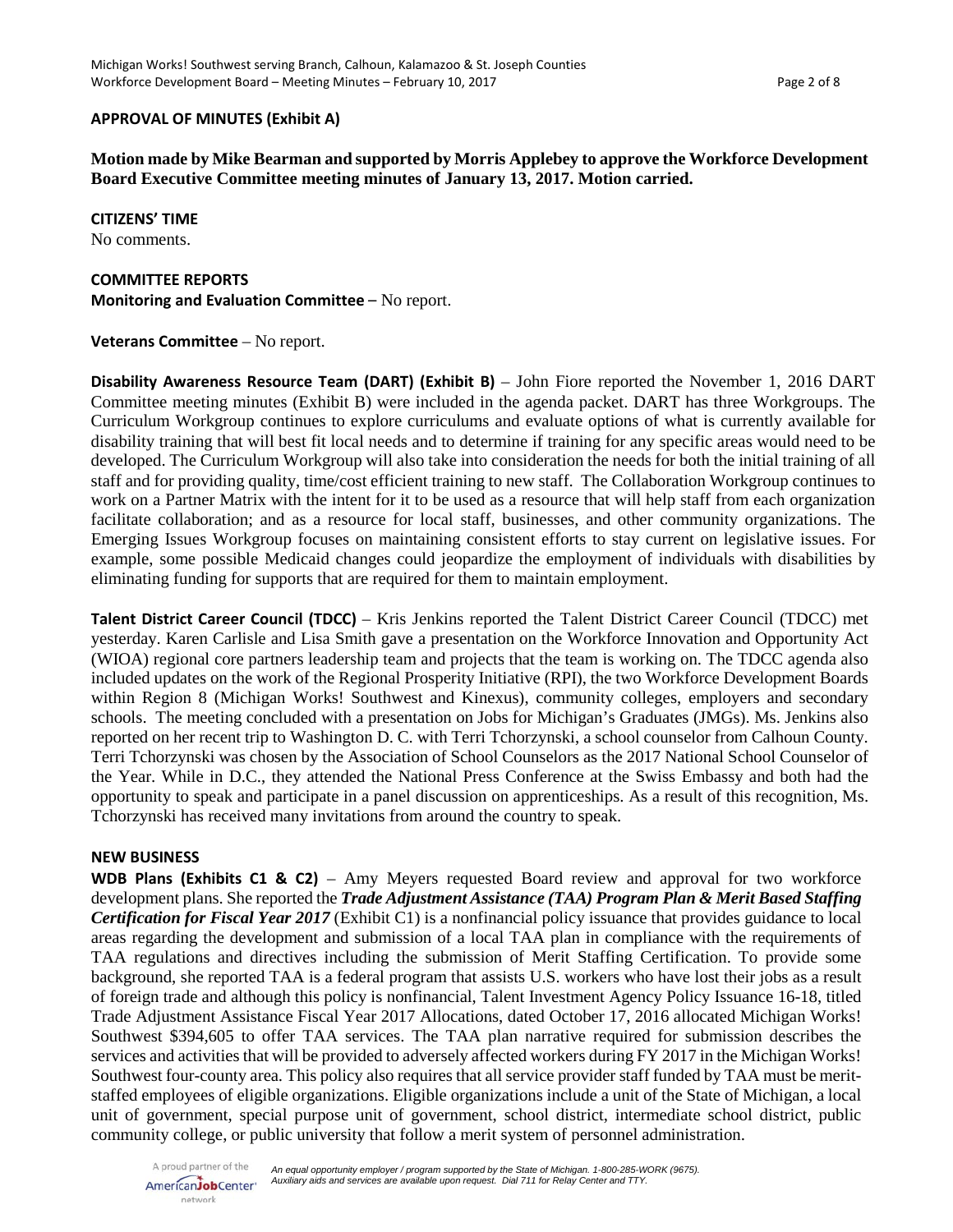The second plan presented to the Board was the *ApprenticeshipUSA State Expansion Grant* (Exhibit C2). Ms. Meyers reported this item was added to the agenda and emailed to members prior to the meeting. This grant provides Michigan Works! Southwest with funding totaling \$150,000 for the time period of December 20, 2016 through April 30, 2018. The funding will be used to operate the Industrial Manufacturing Production Technician (IMPT) Registered Apprenticeship Expansion in Branch, Calhoun, Kalamazoo, and St. Joseph Counties. The IMPT Registered Apprenticeship upgrades the skills of incumbent, as well as newly hired, workers and can serve as a pathway to higher skilled training; it focuses on improving the knowledge and technical skills of manufacturing production workers. Michigan Works! Southwest will be partnering with M-HRDI to serve several companies in placing forty individuals into apprenticeships, with a priority to increase the number of women, minorities, and youth (ages 16-24) in apprenticeships.

# **Motion made by Shelley Klug and supported by Julie Rogers to approve Trade Adjustment Assistance Program Plan & Merit Based Staffing Certification for FY2017 and the ApprenticeshipUSA State Expansion Grant. Motion carried.**

**Workforce Innovation and Opportunity Act (WIOA) Memorandum of Understanding (MOU) between the Talent Investment Agency (TIA) Workforce Development Agency (WDA), the TIA Unemployment Insurance Agency (UIA), and the Workforce Development Board (WDB) (Exhibit D)** – Amy Meyers reported the Memorandum of Understanding (MOU) establishes the terms and conditions between the State of Michigan Talent Investment Agency, the Unemployment Insurance Agency and each Workforce Development Board, representing Michigan's One-Stop system under the Workforce Innovation and Opportunity Act (WIOA). This Agreement is entered into to ensure compliance with the WIOA; to provide an explanation of the roles and responsibilities of each partner; and to coordinate the delivery of services in order to prevent duplication and maximize available resources. Upon approval, this MOU remains in effect for three years. The document included in the agenda packet outlines the specific services that are covered in the MOU. She stated that copies of the full document were available for anyone wishing to review it.

**Motion made by Colleen Knight and supported by Mike Bearman to approve the Workforce Innovation and Opportunity Act (WIOA) Memorandum of Understanding (MOU) between the Talent Investment Agency (TIA) Workforce Development Agency (WDA), the TIA Unemployment Insurance Agency (UIA), and the Workforce Development Board (WDB), Motion carried.**

**WDB Member Status Change and Alternate Appointment (Exhibits E1 and E2)** – Ben Damerow reported John Fiore was appointed as the Regional Manager for Michigan Rehabilitation Services, replacing Bob Smith who recently retired**.** He reported Mr. Fiore has been serving as an alternate for Bob Smith on the Workforce Development Board and requested that the status of his appointment be changed from alternate to regular for the balance of a three-year term that ends on September 30, 2017. He requested that Mr. Fiore be appointed to serve as co-chair of the Disability Awareness Resource Team (DART) and that he serve on the Monitoring and Evaluation Committee. Mr. Damerow also requested the approval of the appointment of Roger Tuinier as an alternate private sector representative for Julie Rogers for the balance of a two-year term that ends September 30, 2018. He recommended that Mr. Tuinier serve on the Monitoring Committee.

**Motion made by Jill Bland and supported by Allen Balog to approve a change in membership status for John Fiore from alternate to regular member of the Workforce Development Board (WDB), replacing Bob Smith as the representative for Rehabilitation Services, for the balance of a three-year term that ends on September 30, 2017; to appoint Mr. Fiore to the Disability Resource Awareness Team (DART) where he will serve as co-chair; and to appoint Mr. Fiore to the Monitoring and Evaluation Committee. The motion also included the approval of the appointment of Roger Tuinier to the WDB, as an alternate for Julie Rogers, representing the private sector, for the balance of a two-year term that ends on September 30, 2018 and for Mr. Tuinier to serve on the Monitoring Committee. Motion carried.**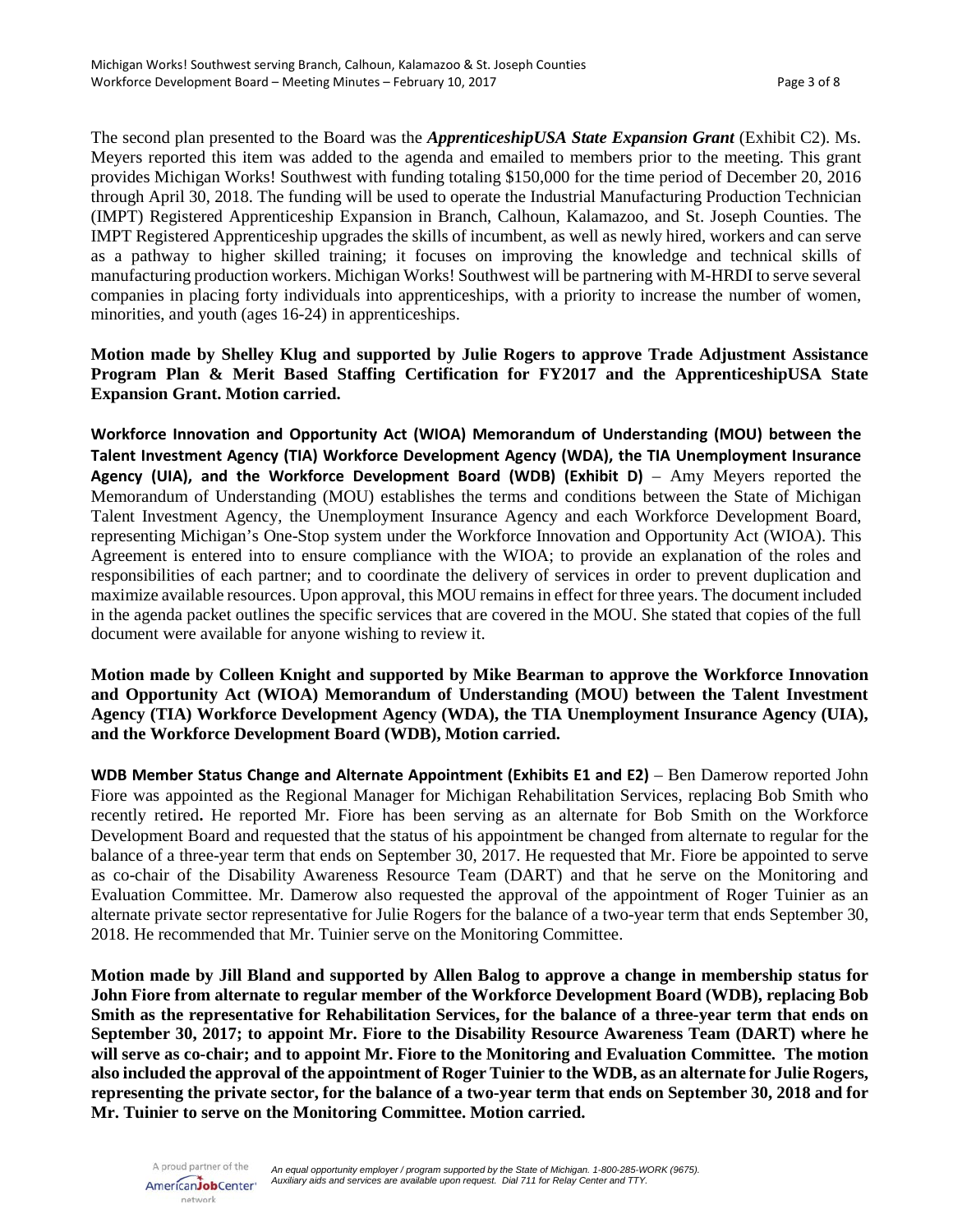**WDB Correspondence – Offender Success/Prisoner Re-Entry (Exhibit F)** – Ben Damerow reported the Prisoner Re-Entry (PR) program was originally introduced as a pilot but has grown to be an established program throughout the state. An Executive Order outlining the responsibilities of TIA, directs that TIA will "review, investigate, evaluate, and assess all programs within the executive branch of government related to talent services and programs." Michigan Works! is requesting that the program be brought under the auspices of the Talent Investment Agency (TIA) and that it be administered "using proven state and federal practices, and in concert with other locally-administered programs and services." Michigan Works! has been advocating moving the responsibility of Prisoner Re-Entry to the state's workforce development agency for six years. This would strengthen the connection to other workforce development programs that would support quicker connections to employment, thus reducing the chance of returning to prison. Additionally, a data system is already in place where evidence and outcomes can be tracked compared to the antiquated Excel spreadsheet currently used by the Department of Corrections. Other supports under the Talent Investment Agency include scheduled monitoring and a focus on customer service. A meeting recently occurred with the Director of TIA and additional meetings are planned with the Department of Corrections and the Governor. Mr. Damerow also reported Senator John Proos has introduced a 21 bill package that includes financial incentives for employers if they hire ex-prisoners.

Ben Damerow reported the Department of Corrections issued a Request for Proposal 1½ years ago to identify administrative entities for the Prisoner Re-Entry program to be administered by Prosperity Regions. Only six proposals were received and the DOC elected to extend current contracts instead of awarding new. Initially, a oneyear contract extension was granted; this was recently changed to a six-month contract. The DOC then announced contract awards that would begin April 1, 2017 and the Region 8 contract was awarded to Kinexus. Michigan Works! Southwest appealed this decision which resulted in increasing our RFP score to 99, the highest score in the state; however, no change was made in the contract award. The reason cited was that the other RFP was a better value which was based on the number served. The other RFP proposed serving 300 more individuals than the proposal submitted by Michigan Works! Southwest (MWSW). The MWSW proposal was based on historical data because the number of individuals that can be served in the program is based on referrals. He also reported that on October 1, 2016, the program name was changed to *Offender Success (OS)*. Staff are hopeful that OS will be moved under TIA before the decision is scheduled to go before the State Admin Board. Ben Damerow reported local parole staff expressed disappointment in the DOC's decision and a former DOC chair who attended the recent PR/OS Steering Committee also expressed her disappointment in the DOC decision.

# **STAFF REPORTS**

**Marketing (Exhibit G)** – Kathy Olsen reported the Marketing Report (Exhibit G) that was included in the agenda packet includes a list of upcoming events for businesses and job seekers. She highlighted the following events: A Job Fair at the MW Service Center in Battle Creek on February 16 from 10 a.m. - 3 p.m. Although the event is open to anyone interested in local and regional employment opportunities, there will be a special focus to assist individuals who were impacted by recent announcements of closures and layoffs. Michigan Works! Southwest staff will be matching the talents and skills of these employees to the needs of other local and regional companies who are hiring. On March 9 from 5:15-7:45 p.m. there will be a Job Fair in Homer where the community and the Parent Involvement Committee is partnering with Michigan Works! Southwest to bring employment and training opportunities into a rural community. Both of these events include pre-employment workshops to assist the job seekers with career preparation, resumes, mock interviews, etc. Charitable Union is also assisting with providing interview attire at no cost. On February 22 from 5-8:30 p.m. there will be an Industry Night for construction electricians at The Air Zoo. The event is hosted by the IBEW Local 131 and area contractors. On February 14, the Michigan Manufacturing Technology Center is hosting a free seminar for businesses. The seminar, "Keep an Eye on CyberSecurity," is designed to help manufacturers understand new CyberSecurity requirements that must be adhered to by December 31, 2017 or they risk losing federal contracts. Jill Bland reported additional CyberSecurity events are being planned. Printed copies of the report and flyers for the Job Fair at the Michigan Works! Southwest Service Center in Battle Creek and the Industry Night at the Air Zoo were available at the meeting.

Ms. Olsen reported that a summary of media coverage and social media for the month of January can be found on page 4 of the Dashboard Report (Exhibit J). Highlights included a radio interview on the topic of Income Stability,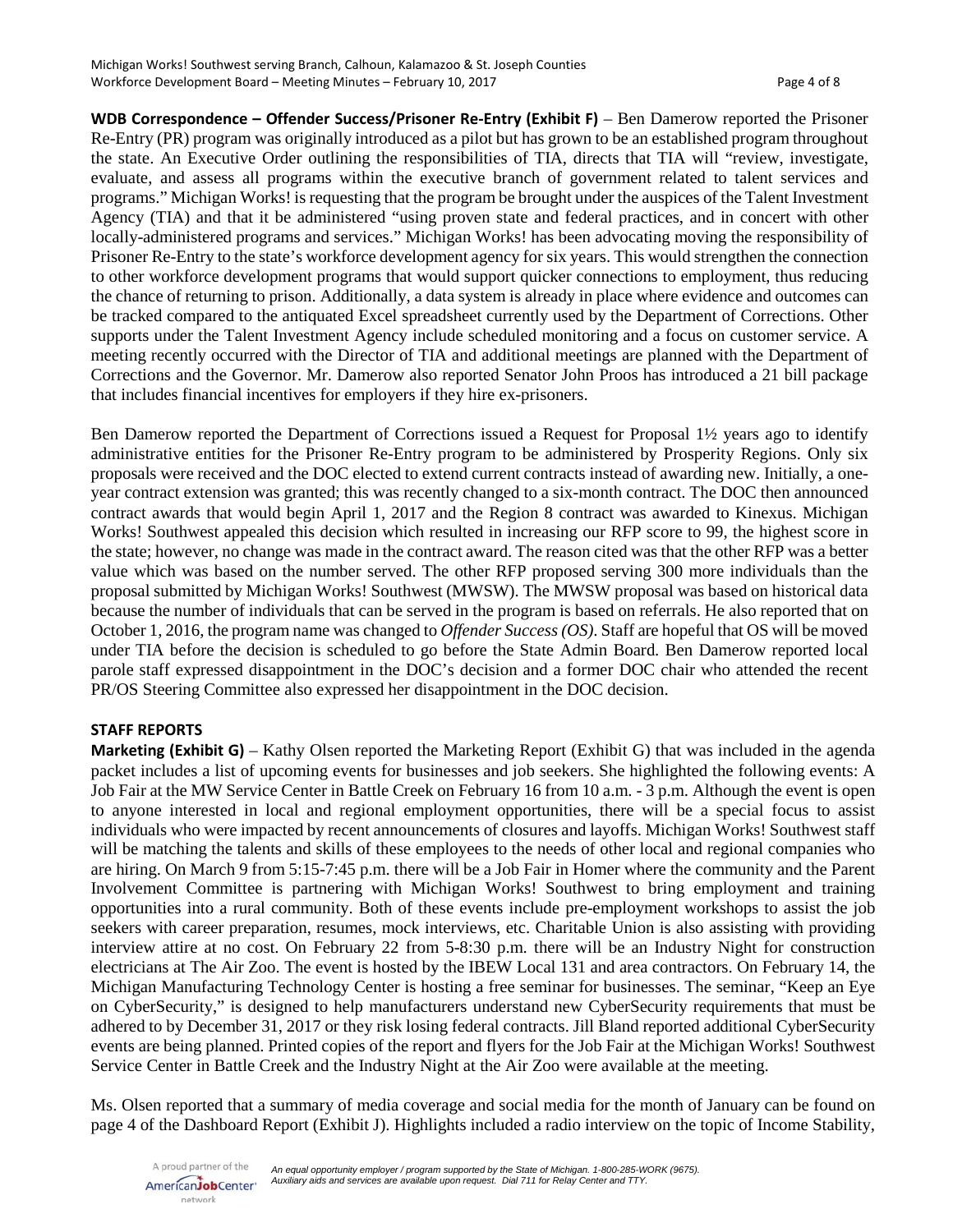which is a focus of the United Way Campaign, featuring Board member Matt Lynn from the United Way and MW Director, Ben Damerow; an interview on Access Vision's BeSceneOnAir television show featuring Michigan Works! Southwest where Ben Damerow and Chris Walden were interviewed.

She further reported that a few of the Michigan Works! successes will be recognized at the end of today's meeting. The copy of the annual report along with an insert that was distributed at the meeting includes short summaries of the individuals and companies being recognized. Ms. Olsen extended a special thank you to Amy Meyers for her assistance with this year's annual report.

**Program Operations / Special Initiatives** – Dallas Oberlee reported staff are in the process of moving the Albion PATH office from its current location to downtown Albion.

Ms. Oberlee reported funding is available to assist the refugees who are settling in Calhoun County. Kalamazoo is still getting refugees; however, there have been few supports and funding to assist them. Bethany Christian Services recently received some funding for employment, translation and English as a Second Language (ESL) services. Staff are exploring training options with Kalamazoo Valley Community College (KVCC) and the Manufacturing Consortium for production technician training and the responses from employers has been positive. Bethany can also provide tailored employment services. The future is uncertain in regards to additional refugees and staff will focus on helping those who are already settled in the MW Southwest area.

**Workforce Innovation Fund (WIF) Update** – Bronwyn Drost reported the *Employer Resource Network (ERN)* has one new employer. Kalamazoo RESA will utilize the success coach to provide services to employees at Woods Edge and Head Start. WIF staff are hopeful that three additional employers will be added to the ERN later this month. She reported there was an increased utilization of the success coaches during the month of January. Some of the ERN companies have requested training for soft skills and generational diversity. Employment readiness that includes topics such as time management and work appropriate conversation has been incorporated into employee orientations that are held at the ERN businesses.

**Business Services and Skilled Trades Training Fund (STTF) (Exhibit H) Update** – Kara Stewart reported four years of data for the Skilled Trades Training Fund (STTF) were included in the agenda packet (Exhibit H). The dashboard for each year includes a breakdown of dollars granted statewide. For Fiscal Year 2017, a couple of the companies in the Michigan Works! Southwest area have already completed their training. Employers continue to contact staff on an almost daily basis requesting additional funds and staff are ready to respond should additional funds become available.

Kara Stewart reported another MiCareerQuest Southwest is being planned in St. Joseph County. The event is scheduled for March 28, 2017 at Glen Oaks Community College (GOCC) and all ninth graders in St. Joseph County will attend.

Chris Walden reported staff is working with Albion College to identify internship opportunities and to plan for a summer job fair.

**Labor Market Information (LMI) (Exhibit F)** - Labor market reports generated from Burning Glass Analytics and Real Time Jobs Data that identified the top detailed occupations, skills greatest in demand, and employers with the most job openings in Prosperity Region 8, Michigan Works! Southwest, and each of the four counties in the MW Southwest Area for the period December 1, 2016 through January 31, 2017 were included in the agenda packet.

**Dashboard Report (Exhibit G)** – Jakki Bungart-Bibb referred attendees to the Dashboard Report (Exhibit G) in the agenda packet and stated that questions regarding the report should be directed to her.

**Director's Report** – Ben Damerow reported earlier this week, an individual frustrated with the Unemployment Insurance Agency phoned in a threat to the Michigan Works! Southwest Service Center in Coldwater. To ensure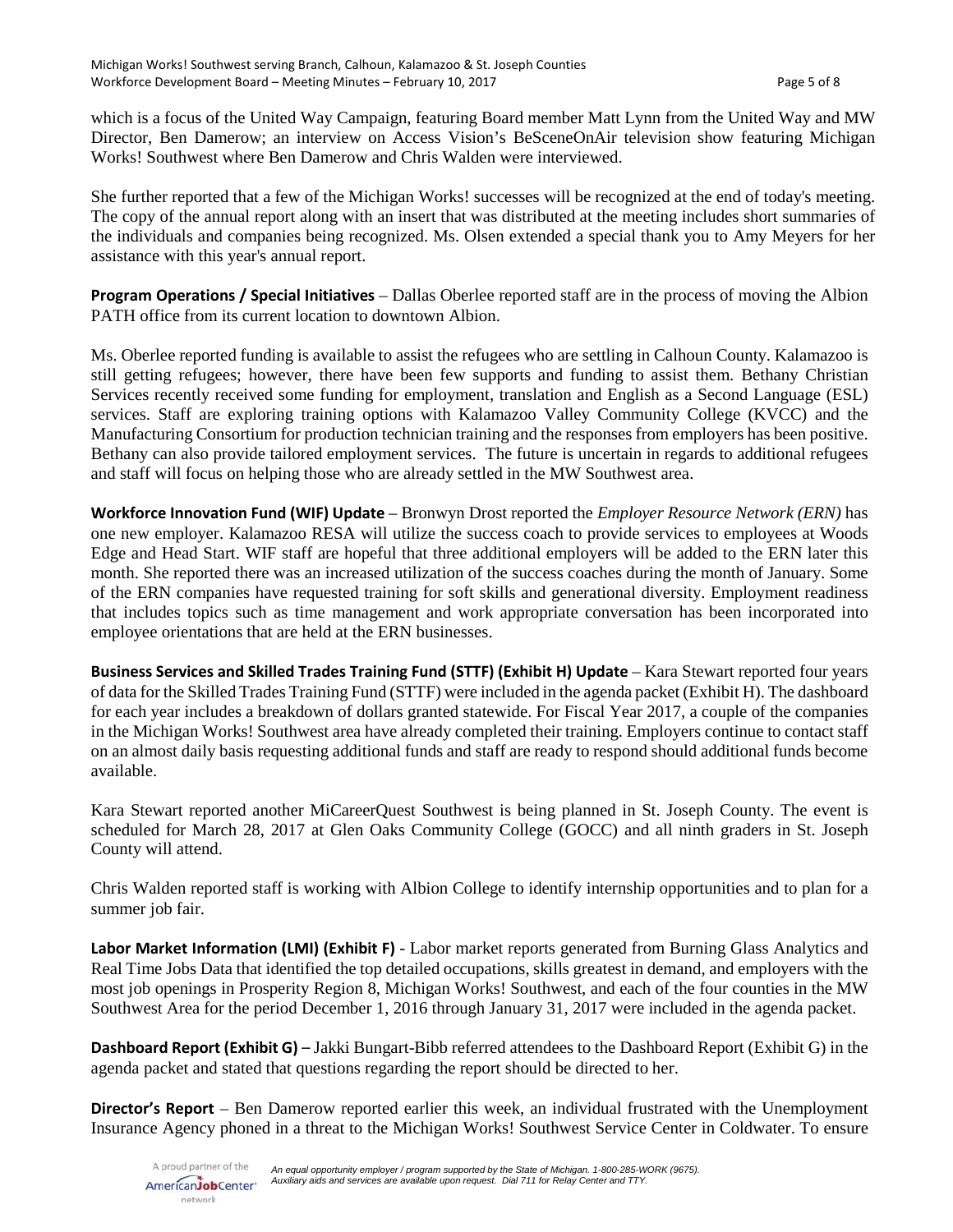safety for everyone, the police were notified and the service center was placed in a lockdown for five hours. Police investigation determined the individual was frustrated with the Unemployment System and there was no longer a threat. Karen Carlisle reported staff continually focus on customer service and work to de-escalate angry and frustrated customers; however, they are limited as to what they are allowed to do as it pertains to Unemployment Insurance. She added that many of the staff have attended de-escalation training and active shooter training.

Ben Damerow distributed the Director's Report dated February 10, 2017. He reported at the Federal level, the Senate Health, Education, Labor and Pensions Committee has a new confirmation hearing date of February 16, 2017 for the Department of Labor nominee Andrew Puzder. Mr. Puzder's hearings have been postponed four times since the initial nomination due to delays in receiving all of his paperwork from the Office of Government Ethics. United States Senator Gary Peters (MI) has been added to the Senate Committee on Armed Services. Mr. Damerow reported that it is expected that a determination for a Ballistics Defense System will be made in 2017 and Battle Creek is one of the sites being considered. United States Representative John Moolenaar (MI-4) was added to the House Appropriations Committee.

Mr. Damerow reported that Kara Stewart and he attended the *National Skills Coalition's Skills Summit* in Washington D.C. earlier this week. The Summit focused on America's workforce and education policies aimed at shrinking the skills gap, and on engaging elected representatives to advance workforce and education policies. The primary focus for discussions with elected officials included Temporary Assistance for Needy Families (TANF) reauthorization, increasing funding for Apprenticeship and Career Technical Education (CTE) and restoring Workforce Innovation and Opportunity Act (WIOA) funding. The Michigan delegation included representatives from non-profits, community colleges, trade associations, employers, and workforce representatives. Ben Damerow distributed a handout, "Invest in America's Workforce: We Can't Compete if We Cut" that graphically displayed cuts in funding since 2001 for WIA/WIOA formula grants (40%), Perkins CTE (30%), and Adult Education (20%). He also distributed a handout, "Michigan's Forgotten Middle" that graphically displayed the demand for middle skill jobs and the gap for filling the available job openings. Both handouts were from the National Skills Coalition website. [Web links to the flyers were emailed to members following the meeting.]

Governor Snyder released his proposed budget on February 8, 2017. Mr. Damerow reported the overall budget includes \$10.1 billion in general fund dollars, an increase of 1.75% compared to FY17 and totals \$56.3 billion. Workforce and economic development recommendations include: an increase of \$10 million for the Skilled Trades Training Fund; the creation of a \$20 million dollar fund for CTE equipment purchases; an increase of 8.7% for business attraction and community revitalization for a total of \$125.5 million; a stable budget of \$2 billion for Department of Corrections, which includes funding for a new Vocational Village site; and increase of an additional \$50 to \$100 per pupil for schools; and an increase of \$150 million, for a total of \$529 million to ensure that children in difficult financial situations are receiving the help they need. Under this budget, all districts and public school academies will now be eligible to receive an additional \$778 per pupil to assist at-risk students. Mr. Damerow distributed a handout from the Michigan Works! Association that outlined the "Michigan Works! FY2018 Budget Priorities." The three priorities are: expand the Skilled Trades Training Fund (STTF); invest in P.A.T.H. worker training; and support and grow the Jobs for Michigan's Graduates. [a web link to the flyer was emailed to members following the meeting.]

# **LEGISLATIVE UPDATE**

**Representative Dr. John Bizon (62nd District) –** Representative Dr. Bizon also shared information on the State budget. He reported the budget includes a proposal from the Governor to add funds to the Rainy Day Fund, an increase for the Homestead Property Tax, and some funding for Early Middle College. Representative Bizon answered questions regarding the gas tax and increases in registration fees. He shared information regarding work with Road Commissions that took place approximately two years ago to bring more funding to local communities and reported that the Governor is interested in revisiting Act 51 to do more for townships and cities. He reported legislators are also working on the Medicaid budget and that Medicaid will continue to run as it has in the past. If the Affordable Care Act (ACA) is appealed, there will be opportunity and the State will need to respond when and if there are changes. [Representative Dr. John Bizon serves on the Appropriations Committee.]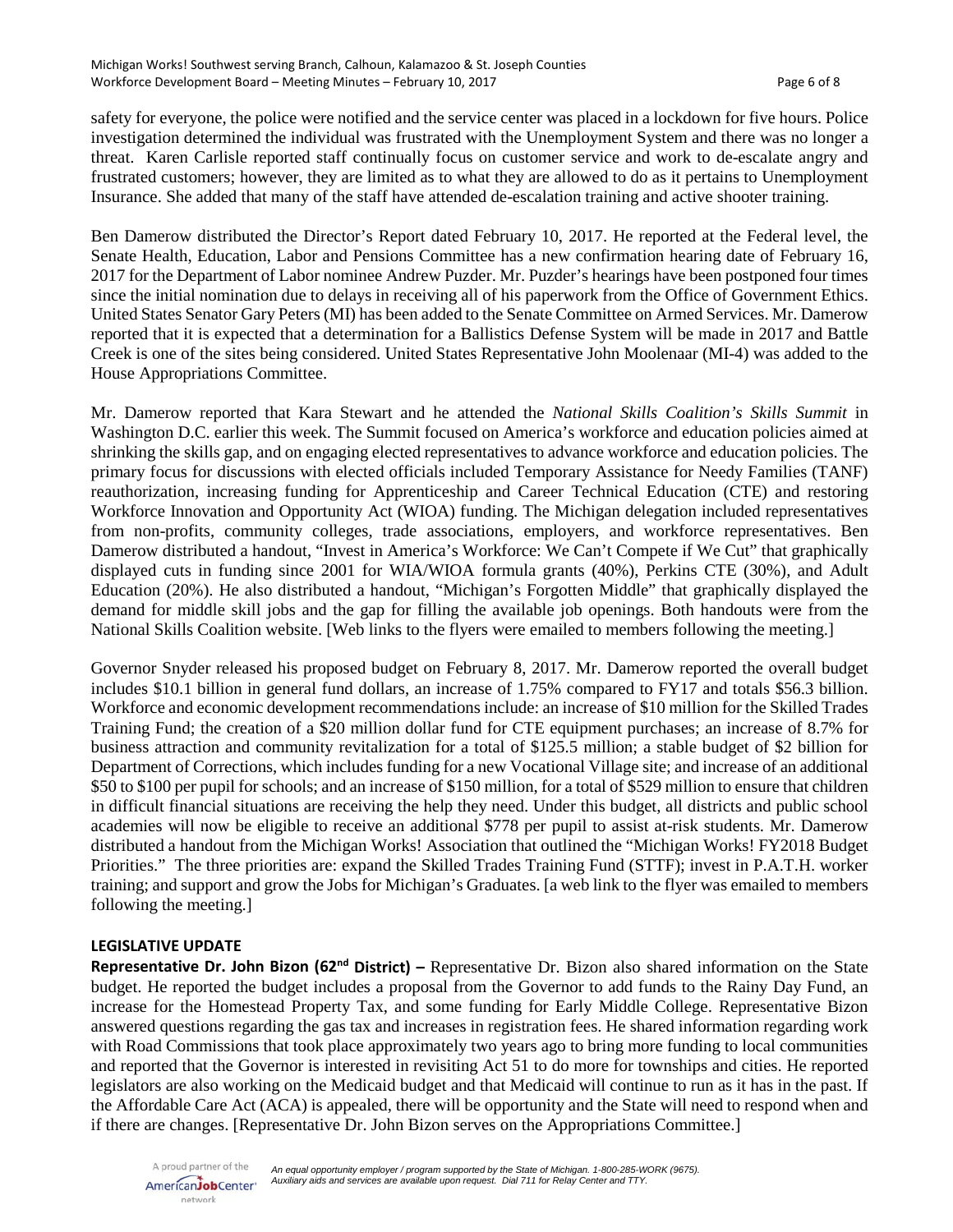**Representative Dave Maturen (63rd District)** – Representative Maturen reported there is a 2 ½% increase in the State budget which brings it to \$56 billion; however, he explained that most of the funding is federal dollars that includes state construction funding which are designated dollars. The general fund is up to \$10 billion, which is an increase of 1.75%. He reported the State needs \$6 billion just to operate; \$2 billion of this is for the Department of Corrections (DOC) and another \$2 billion for employees, many of which are DOC employees. Additional items noted by Rep. Maturen included: the road package is made up of user fees and general fund dollars; an increase to the property tax credit will put pressure on the general fund; no increase is proposed for community colleges; the State is trying to close the gap that resulted when Proposal A was passed in 1994; and the State's fiscal liabilities are still too high. Rep. Maturen reported that a few years ago he wrote a Resolution in support of Battle Creek for the Missile Defense System site. [Representative Maturen serves as vice chair of the House Tax Policy. Additionally, he serves on the Financial Liability Reform, Transportation and Infrastructure and Natural Resources committees.]

### **CELEBRATIONS OF SUCCESS**

Outstanding alumni along with their employers were recognized by the Workforce Development Board. Chris Walden presented a certificate of achievement to Josephine Krajny for her commitment to retraining and employment. Her employer, Unity Group, received recognition for their support and commitment to creating talent focused communities and their valued partnership with Michigan Works! Southwest. Mallory VanWagner accepted the certificate on behalf of Unity Group. Aly Lipari accepted awards for Karl Kreinbring for his commitment to retraining and employment; and for his employer, Borroughs Corporation for their support and commitment to creating talent focused communities and their valued partnership with Michigan Works! Southwest. Bleistahl and DENSO Manufacturing also received recognition for their support and commitment to creating talent focused communities in Southwest Michigan resulting in economic prosperity where everyone works. Amy Rifenburgh from Bleistahl was present to accept their award; Chris Walden accepted the DENSO award on their behalf.

Mr. Walden reported that Coveris and one of their employees, Karen Kelley, will be recognized later this month in Lansing at the Michigan Works! Association's Annual Impact Awards where legislative representatives will present the awards.

#### **OLD BUSINESS**

None.

# **MEMBER'S TIME**

Julie Rogers reported the Kalamazoo County Board of Commissioners reappointed her to the Workforce Development Board for another two years and Roger Tuinier was appointed as her alternate. Ms. Rogers also reported that she will continue to serve on Kalamazoo County's Brownfield Board. She thanked Jill Bland for her work on the Stryker project.

Jill Bland reported the new Stryker building will be very unique and will include a bio skills lab. Their customers will come to Kalamazoo for training and the facility will also have space for designing new tools. There are hopes that the increased traffic to Kalamazoo will also help to increase flights at the Kalamazoo airport. Jill Bland also reported Southwest Michigan First has been working with seven companies and WMU for the development of a new design curriculum and a new product design center will be opening in the WMU School of Fine Arts. The first graduating class will coincide with the opening of the new Stryker building. She added that Michigan Works! Southwest is a diverse region for manufacturing and includes companies like SIGMA Machine and Mophie.

Mike Bearman reported Woolworth Heat Treat is getting ready to double in size and the construction of a new hotel in downtown Albion is underway.

A proud partner of the AmericanJobCenter\* network

*An equal opportunity employer / program supported by the State of Michigan. 1-800-285-WORK (9675). Auxiliary aids and services are available upon request. Dial 711 for Relay Center and TTY.*